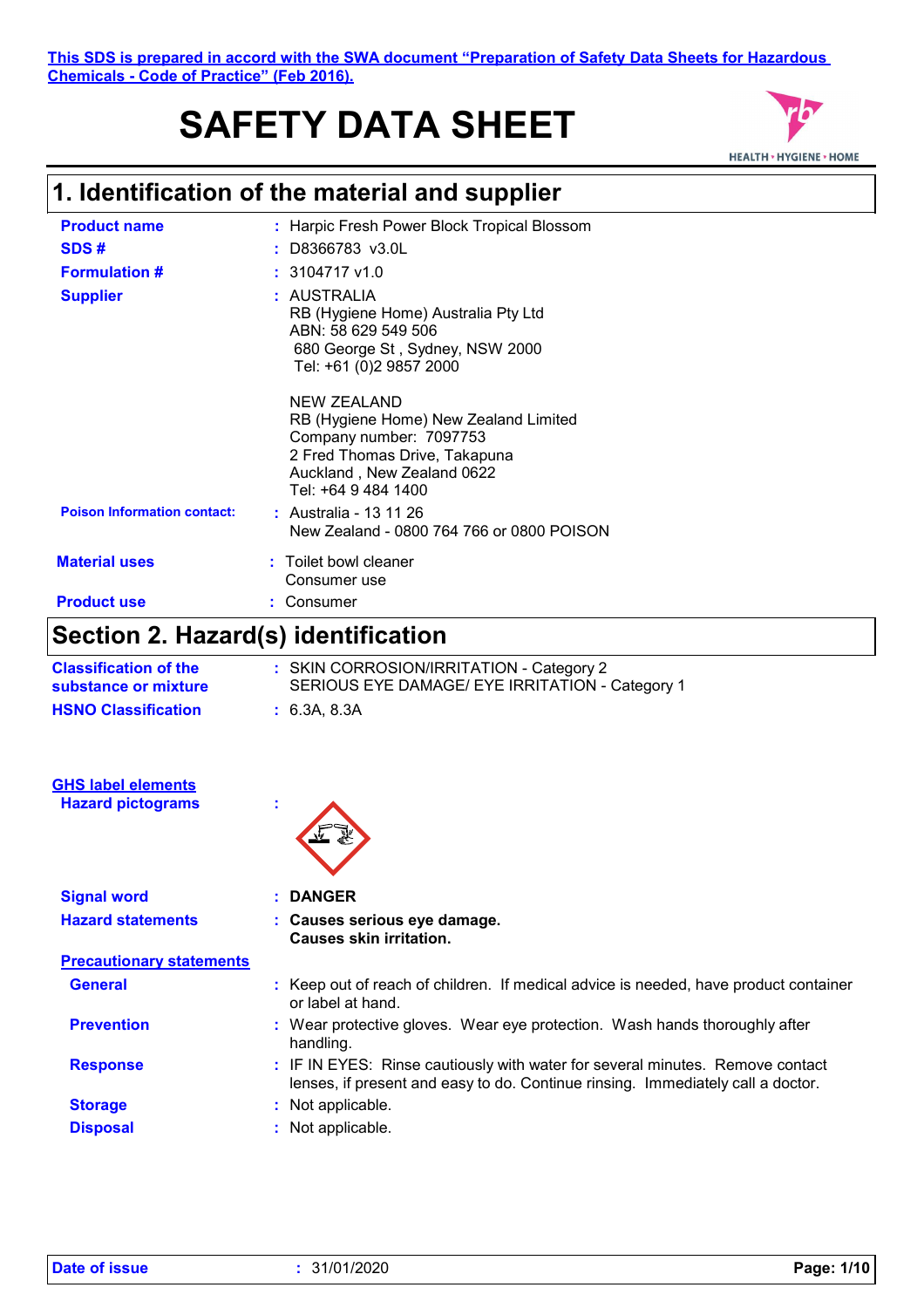### **Section 2. Hazard(s) identification**

**Additional information :** No known significant effects or critical hazards.

## **result in classification**

### **Other hazards which do not :** None known.

### **Section 3. Composition and ingredient information**

**Substance/mixture :**

Mixture

| Ingredient name                | % (w/w)    | <b>CAS number</b> |
|--------------------------------|------------|-------------------|
| sodium dodecylbenzenesulfonate | l≥30 - <54 | 25155-30-0        |

#### **Other Non-hazardous ingredients to 100%**

**Occupational exposure limits, if available, are listed in Section 8.**

### **Section 4. First aid measures**

| <b>Description of necessary first aid measures</b> |                                                                                                                                                                                                                                                                                                                                                                                                                                                                                                                                                                                                                                                                                                                                                                                                                                                                                        |  |  |
|----------------------------------------------------|----------------------------------------------------------------------------------------------------------------------------------------------------------------------------------------------------------------------------------------------------------------------------------------------------------------------------------------------------------------------------------------------------------------------------------------------------------------------------------------------------------------------------------------------------------------------------------------------------------------------------------------------------------------------------------------------------------------------------------------------------------------------------------------------------------------------------------------------------------------------------------------|--|--|
| <b>Eye contact</b>                                 | : Get medical attention immediately. Call a poison center or physician. Immediately<br>flush eyes with plenty of water, occasionally lifting the upper and lower eyelids.<br>Check for and remove any contact lenses. Continue to rinse for at least 10 minutes.<br>Chemical burns must be treated promptly by a physician.                                                                                                                                                                                                                                                                                                                                                                                                                                                                                                                                                            |  |  |
| <b>Inhalation</b>                                  | Get medical attention immediately. Call a poison center or physician. Remove<br>victim to fresh air and keep at rest in a position comfortable for breathing. If it is<br>suspected that fumes are still present, the rescuer should wear an appropriate mask<br>or self-contained breathing apparatus. If not breathing, if breathing is irregular or if<br>respiratory arrest occurs, provide artificial respiration or oxygen by trained personnel.<br>It may be dangerous to the person providing aid to give mouth-to-mouth<br>resuscitation. If unconscious, place in recovery position and get medical attention<br>immediately. Maintain an open airway. Loosen tight clothing such as a collar, tie,<br>belt or waistband.                                                                                                                                                    |  |  |
| <b>Skin contact</b>                                | Get medical attention immediately. Call a poison center or physician. Flush<br>contaminated skin with plenty of water. Remove contaminated clothing and shoes.<br>Wash contaminated clothing thoroughly with water before removing it, or wear<br>gloves. Continue to rinse for at least 10 minutes. Chemical burns must be treated<br>promptly by a physician. Wash clothing before reuse. Clean shoes thoroughly<br>before reuse.                                                                                                                                                                                                                                                                                                                                                                                                                                                    |  |  |
| <b>Ingestion</b>                                   | : Get medical attention immediately. Call a poison center or physician. Wash out<br>mouth with water. Remove dentures if any. Remove victim to fresh air and keep at<br>rest in a position comfortable for breathing. If material has been swallowed and the<br>exposed person is conscious, give small quantities of water to drink. Stop if the<br>exposed person feels sick as vomiting may be dangerous. Do not induce vomiting<br>unless directed to do so by medical personnel. If vomiting occurs, the head should<br>be kept low so that vomit does not enter the lungs. Chemical burns must be treated<br>promptly by a physician. Never give anything by mouth to an unconscious person.<br>If unconscious, place in recovery position and get medical attention immediately.<br>Maintain an open airway. Loosen tight clothing such as a collar, tie, belt or<br>waistband. |  |  |

**Most important symptoms/effects, acute and delayed Potential acute health effects**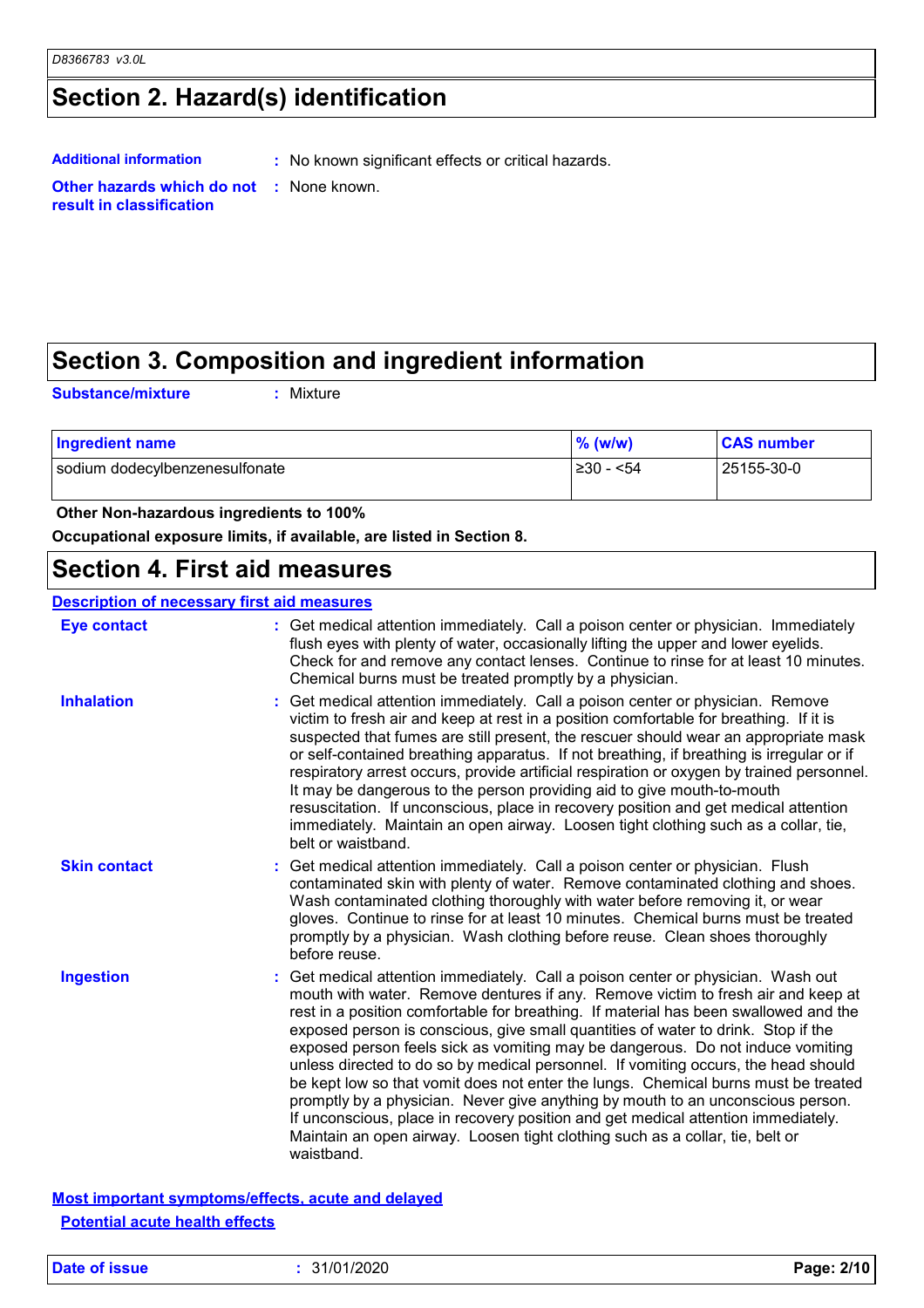### **Section 4. First aid measures**

| <b>Eye contact</b>                  | : Causes serious eye damage.                                                                                                                                                                                                                                                                                                                                                                                    |
|-------------------------------------|-----------------------------------------------------------------------------------------------------------------------------------------------------------------------------------------------------------------------------------------------------------------------------------------------------------------------------------------------------------------------------------------------------------------|
| <b>Inhalation</b>                   | : No known significant effects or critical hazards.                                                                                                                                                                                                                                                                                                                                                             |
| <b>Skin contact</b>                 | : Causes skin irritation. May cause an allergic skin reaction.                                                                                                                                                                                                                                                                                                                                                  |
| <b>Ingestion</b>                    | : No known significant effects or critical hazards.                                                                                                                                                                                                                                                                                                                                                             |
| <b>Over-exposure signs/symptoms</b> |                                                                                                                                                                                                                                                                                                                                                                                                                 |
| <b>Eye contact</b>                  | : Adverse symptoms may include the following:<br>pain<br>watering<br>redness                                                                                                                                                                                                                                                                                                                                    |
| <b>Inhalation</b>                   | : No specific data.                                                                                                                                                                                                                                                                                                                                                                                             |
| <b>Skin contact</b>                 | : Adverse symptoms may include the following:<br>pain or irritation<br>redness<br>blistering may occur                                                                                                                                                                                                                                                                                                          |
| <b>Ingestion</b>                    | : No specific data.                                                                                                                                                                                                                                                                                                                                                                                             |
|                                     | Indication of immediate medical attention and special treatment needed, if necessary                                                                                                                                                                                                                                                                                                                            |
| <b>Notes to physician</b>           | : Treat symptomatically. Contact poison treatment specialist immediately if large<br>quantities have been ingested or inhaled.                                                                                                                                                                                                                                                                                  |
| <b>Specific treatments</b>          | : No specific treatment.                                                                                                                                                                                                                                                                                                                                                                                        |
| <b>Protection of first-aiders</b>   | : No action shall be taken involving any personal risk or without suitable training. If it<br>is suspected that fumes are still present, the rescuer should wear an appropriate<br>mask or self-contained breathing apparatus. It may be dangerous to the person<br>providing aid to give mouth-to-mouth resuscitation. Wash contaminated clothing<br>thoroughly with water before removing it, or wear gloves. |

#### **See toxicological information (Section 11)**

### **Section 5. Fire-fighting measures**

| <b>Extinguishing media</b>                             |                                                                                                                                                                                                     |
|--------------------------------------------------------|-----------------------------------------------------------------------------------------------------------------------------------------------------------------------------------------------------|
| <b>Suitable extinguishing</b><br>media                 | : Use an extinguishing agent suitable for the surrounding fire.                                                                                                                                     |
| <b>Unsuitable extinguishing</b><br>media               | : None known.                                                                                                                                                                                       |
| <b>Specific hazards arising</b><br>from the chemical   | : No specific fire or explosion hazard.                                                                                                                                                             |
| <b>Hazardous thermal</b><br>decomposition products     | : Decomposition products may include the following materials:<br>carbon dioxide<br>carbon monoxide<br>sulfur oxides<br>metal oxide/oxides                                                           |
| <b>Special protective actions</b><br>for fire-fighters | : Promptly isolate the scene by removing all persons from the vicinity of the incident if<br>there is a fire. No action shall be taken involving any personal risk or without<br>suitable training. |
| <b>Special protective actions</b><br>for fire-fighters | : Fire-fighters should wear appropriate protective equipment and self-contained<br>breathing apparatus (SCBA) with a full face-piece operated in positive pressure<br>mode.                         |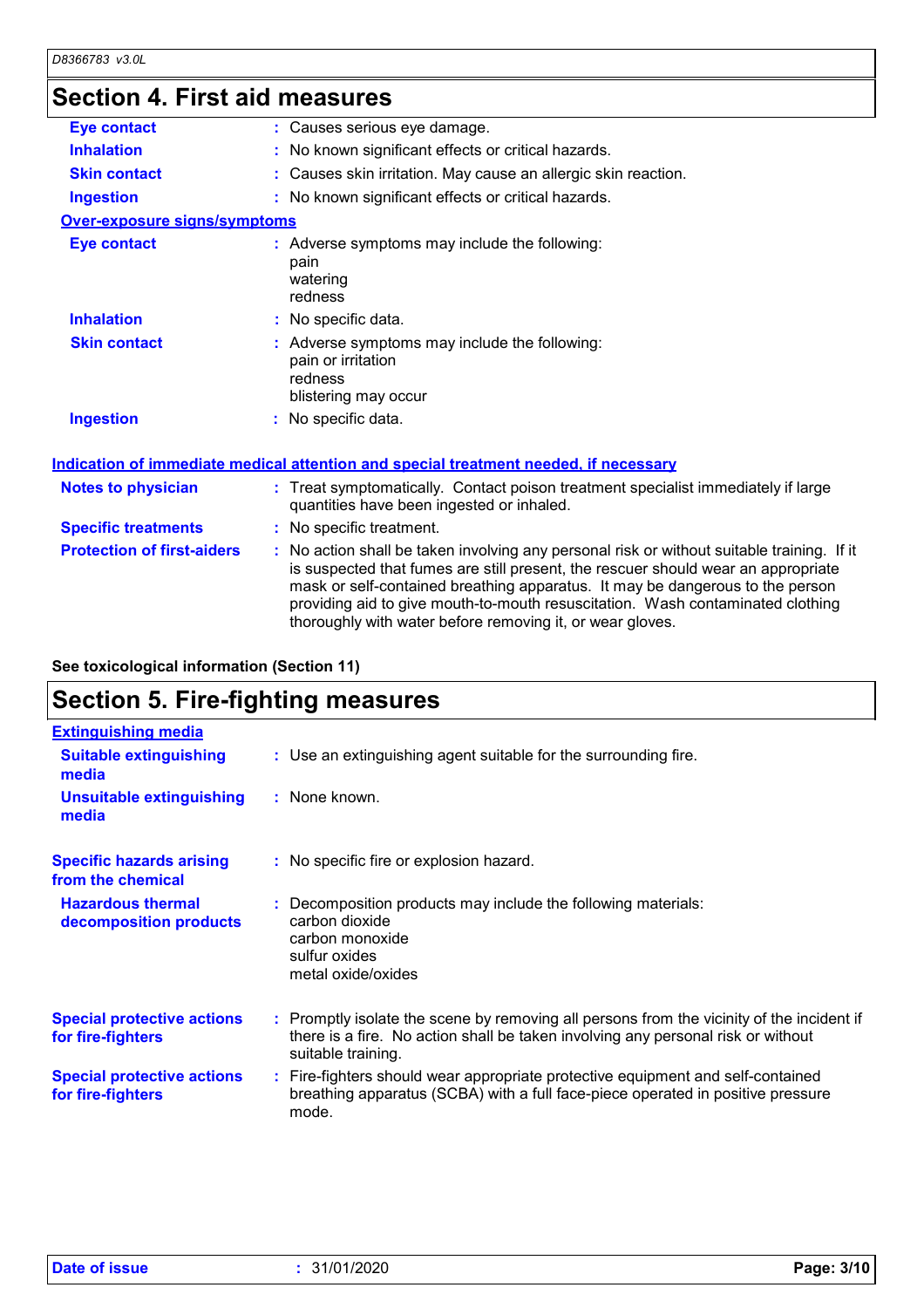### **Section 6. Accidental release measures**

|                                                              | <b>Personal precautions, protective equipment and emergency procedures</b>                                                                                                                                                                                                                                                                                                                                                                         |
|--------------------------------------------------------------|----------------------------------------------------------------------------------------------------------------------------------------------------------------------------------------------------------------------------------------------------------------------------------------------------------------------------------------------------------------------------------------------------------------------------------------------------|
| For non-emergency<br>personnel                               | : No action shall be taken involving any personal risk or without suitable training.<br>Evacuate surrounding areas. Keep unnecessary and unprotected personnel from<br>entering. Do not touch or walk through spilled material. Provide adequate<br>ventilation. Wear appropriate respirator when ventilation is inadequate. Put on<br>appropriate personal protective equipment.                                                                  |
|                                                              | <b>For emergency responders</b> : If specialized clothing is required to deal with the spillage, take note of any<br>information in Section 8 on suitable and unsuitable materials. See also the<br>information in "For non-emergency personnel".                                                                                                                                                                                                  |
| <b>Environmental precautions</b>                             | : Avoid dispersal of spilled material and runoff and contact with soil, waterways,<br>drains and sewers. Inform the relevant authorities if the product has caused<br>environmental pollution (sewers, waterways, soil or air).                                                                                                                                                                                                                    |
| <b>Methods and materials for containment and cleaning up</b> |                                                                                                                                                                                                                                                                                                                                                                                                                                                    |
| <b>Small spill</b>                                           | : Move containers from spill area. Avoid dust generation. Using a vacuum with<br>HEPA filter will reduce dust dispersal. Place spilled material in a designated,<br>labeled waste container. Dispose of via a licensed waste disposal contractor.                                                                                                                                                                                                  |
| <b>Large spill</b>                                           | : Move containers from spill area. Approach release from upwind. Prevent entry into<br>sewers, water courses, basements or confined areas. Avoid dust generation. Do<br>not dry sweep. Vacuum dust with equipment fitted with a HEPA filter and place in a<br>closed, labeled waste container. Dispose of via a licensed waste disposal<br>contractor. Note: see Section 1 for emergency contact information and Section 13<br>for waste disposal. |

**See Section 1 for emergency contact information.**

**See Section 8 for information on appropriate personal protective equipment.**

**See Section 13 for additional waste treatment information.**

### **Section 7. Handling and storage**

| <b>Precautions for safe handling</b>                                             |                                                                                                                                                                                                                                                                                                                                                                                                                                                                                                                                   |
|----------------------------------------------------------------------------------|-----------------------------------------------------------------------------------------------------------------------------------------------------------------------------------------------------------------------------------------------------------------------------------------------------------------------------------------------------------------------------------------------------------------------------------------------------------------------------------------------------------------------------------|
| <b>Protective measures</b>                                                       | : Put on appropriate personal protective equipment (see Section 8). Do not get in<br>eyes or on skin or clothing. Do not ingest. If during normal use the material<br>presents a respiratory hazard, use only with adequate ventilation or wear<br>appropriate respirator. Keep in the original container or an approved alternative<br>made from a compatible material, kept tightly closed when not in use. Empty<br>containers retain product residue and can be hazardous. Do not reuse container.                            |
| <b>Advice on general</b><br>occupational hygiene                                 | : Eating, drinking and smoking should be prohibited in areas where this material is<br>handled, stored and processed. Workers should wash hands and face before<br>eating, drinking and smoking. Remove contaminated clothing and protective<br>equipment before entering eating areas. See also Section 8 for additional<br>information on hygiene measures.                                                                                                                                                                     |
| <b>Conditions for safe storage,</b><br>including any<br><b>incompatibilities</b> | : Store in accordance with local regulations. Store in original container protected<br>from direct sunlight in a dry, cool and well-ventilated area, away from incompatible<br>materials (see Section 10) and food and drink. Store locked up. Keep container<br>tightly closed and sealed until ready for use. Containers that have been opened<br>must be carefully resealed and kept upright to prevent leakage. Do not store in<br>unlabeled containers. Use appropriate containment to avoid environmental<br>contamination. |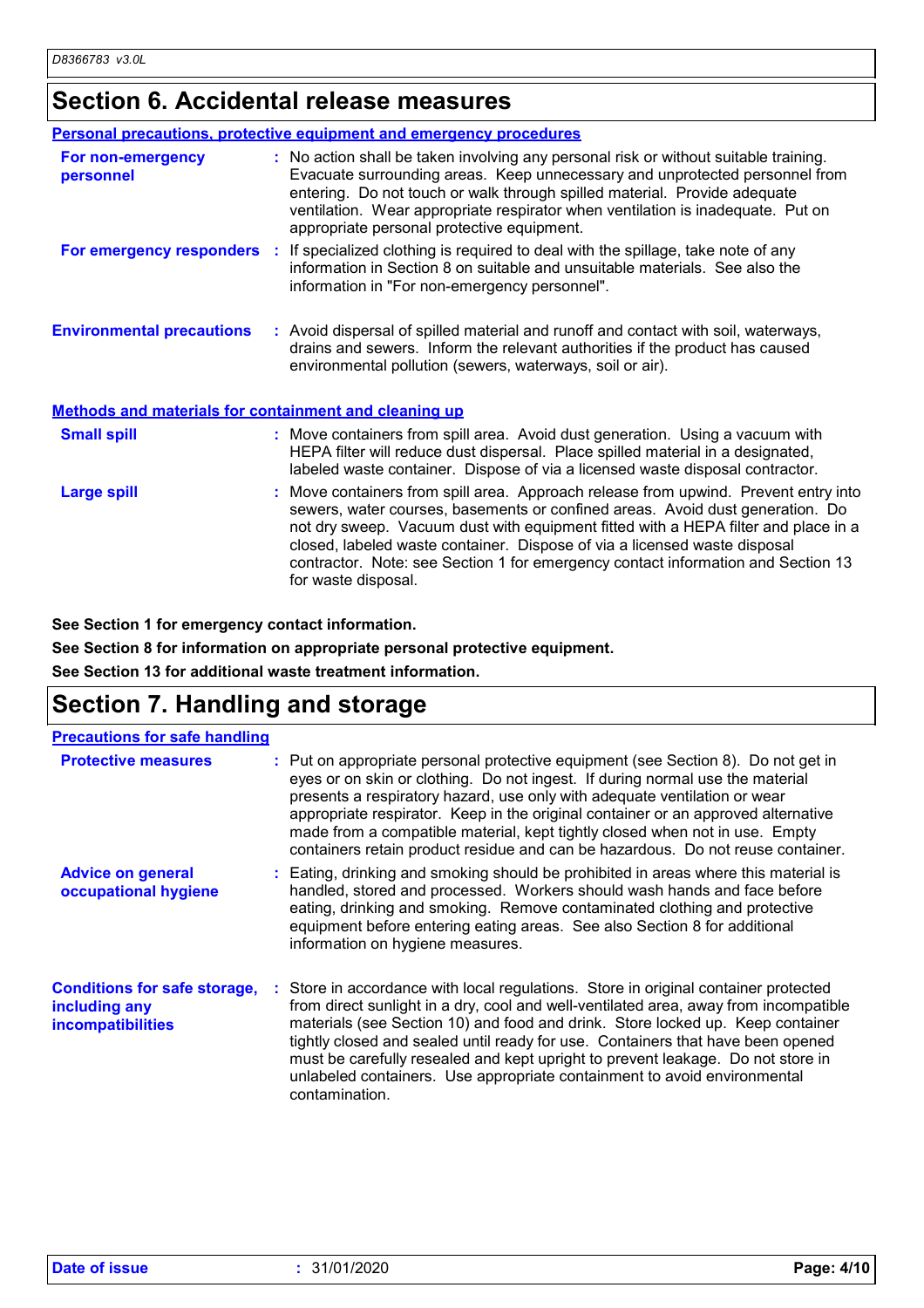### **Section 8. Exposure controls and personal protection**

#### **Control parameters**

**Australia**

#### **Occupational exposure limits**

#### **No exposure standard allocated.**

| <b>New Zealand</b>                                |                                                                                                                                                                                                                                                                                                                                                                                                                                                                                                                                                                                                                           |
|---------------------------------------------------|---------------------------------------------------------------------------------------------------------------------------------------------------------------------------------------------------------------------------------------------------------------------------------------------------------------------------------------------------------------------------------------------------------------------------------------------------------------------------------------------------------------------------------------------------------------------------------------------------------------------------|
| <b>Occupational exposure limits</b>               | : No exposure standard allocated.                                                                                                                                                                                                                                                                                                                                                                                                                                                                                                                                                                                         |
| <b>Appropriate engineering</b><br><b>controls</b> | : If user operations generate dust, fumes, gas, vapor or mist, use process enclosures,<br>local exhaust ventilation or other engineering controls to keep worker exposure to<br>airborne contaminants below any recommended or statutory limits.                                                                                                                                                                                                                                                                                                                                                                          |
| <b>Environmental exposure</b><br><b>controls</b>  | : Emissions from ventilation or work process equipment should be checked to ensure<br>they comply with the requirements of environmental protection legislation. In some<br>cases, fume scrubbers, filters or engineering modifications to the process<br>equipment will be necessary to reduce emissions to acceptable levels.                                                                                                                                                                                                                                                                                           |
| <b>Individual protection measures</b>             |                                                                                                                                                                                                                                                                                                                                                                                                                                                                                                                                                                                                                           |
| <b>Hygiene measures</b>                           | : Wash hands, forearms and face thoroughly after handling chemical products, before<br>eating, smoking and using the lavatory and at the end of the working period.<br>Appropriate techniques should be used to remove potentially contaminated clothing.<br>Wash contaminated clothing before reusing. Ensure that eyewash stations and<br>safety showers are close to the workstation location.                                                                                                                                                                                                                         |
| <b>Eye/face protection</b>                        | Safety eyewear complying with an approved standard should be used when a risk<br>assessment indicates this is necessary to avoid exposure to liquid splashes, mists,<br>gases or dusts. If contact is possible, the following protection should be worn,<br>unless the assessment indicates a higher degree of protection: chemical splash<br>goggles and/or face shield. If inhalation hazards exist, a full-face respirator may be<br>required instead.                                                                                                                                                                 |
| <b>Skin protection</b>                            |                                                                                                                                                                                                                                                                                                                                                                                                                                                                                                                                                                                                                           |
| <b>Hand protection</b>                            | : Chemical-resistant, impervious gloves complying with an approved standard should<br>be worn at all times when handling chemical products if a risk assessment indicates<br>this is necessary. Considering the parameters specified by the glove manufacturer,<br>check during use that the gloves are still retaining their protective properties. It<br>should be noted that the time to breakthrough for any glove material may be<br>different for different glove manufacturers. In the case of mixtures, consisting of<br>several substances, the protection time of the gloves cannot be accurately<br>estimated. |
| <b>Body protection</b>                            | : Personal protective equipment for the body should be selected based on the task<br>being performed and the risks involved and should be approved by a specialist<br>before handling this product.                                                                                                                                                                                                                                                                                                                                                                                                                       |
| <b>Other skin protection</b>                      | : Appropriate footwear and any additional skin protection measures should be<br>selected based on the task being performed and the risks involved and should be<br>approved by a specialist before handling this product.                                                                                                                                                                                                                                                                                                                                                                                                 |
| <b>Respiratory protection</b>                     | Based on the hazard and potential for exposure, select a respirator that meets the<br>appropriate standard or certification. Respirators must be used according to a<br>respiratory protection program to ensure proper fitting, training, and other important<br>aspects of use.                                                                                                                                                                                                                                                                                                                                         |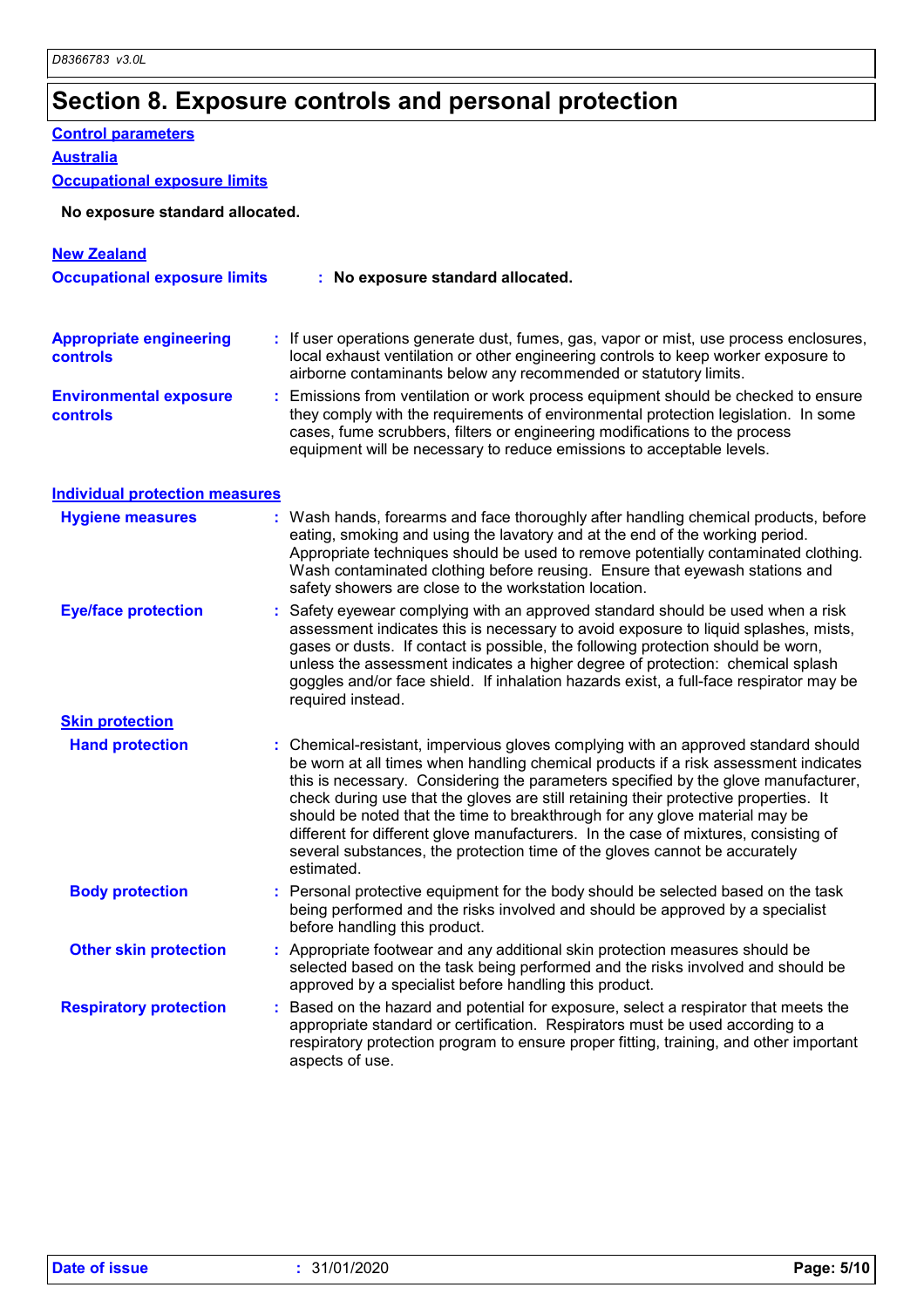### **Section 9. Physical and chemical properties**

| <b>Appearance</b>                                 |    |                                                                      |
|---------------------------------------------------|----|----------------------------------------------------------------------|
| <b>Physical state</b>                             |    | : Solid. [Block]                                                     |
| <b>Color</b>                                      |    | Not available.                                                       |
| Odor                                              |    | : Floral                                                             |
| <b>Odor threshold</b>                             | ÷. | Not available.                                                       |
| рH                                                |    | Not applicable                                                       |
| <b>Melting point</b>                              |    | : Not available.                                                     |
| <b>Boiling point</b>                              |    | : Not available.                                                     |
| <b>Flash point</b>                                | ÷. | Closed cup: $>200^{\circ}$ C ( $>392^{\circ}$ F)                     |
| <b>Evaporation rate</b>                           | t. | Not available.                                                       |
| <b>Flammability (solid, gas)</b>                  |    | : Not available.                                                     |
| Lower and upper explosive<br>(flammable) limits   |    | : Not available.                                                     |
| <b>Vapor pressure</b>                             |    | : Not available.                                                     |
| <b>Vapor density</b>                              |    | Not available.                                                       |
| <b>Relative density</b>                           |    | Not available.                                                       |
| <b>Solubility</b>                                 |    | Easily soluble in the following materials: cold water and hot water. |
| <b>Solubility in water</b>                        | t. | Not available.                                                       |
| <b>Partition coefficient: n-</b><br>octanol/water |    | : Not available.                                                     |
| <b>Auto-ignition temperature</b>                  |    | $:$ Not available.                                                   |
| <b>Decomposition temperature</b>                  |    | : Not available.                                                     |
| <b>Viscosity</b>                                  |    | Not available.                                                       |
| Flow time (ISO 2431)                              |    | Not available.                                                       |

### **Section 10. Stability and reactivity**

| <b>Hazardous decomposition</b><br>products   | : Under normal conditions of storage and use, hazardous decomposition products<br>should not be produced. |
|----------------------------------------------|-----------------------------------------------------------------------------------------------------------|
| <b>Incompatible materials</b>                | : No specific data.                                                                                       |
| <b>Conditions to avoid</b>                   | No specific data.                                                                                         |
| <b>Possibility of hazardous</b><br>reactions | : Under normal conditions of storage and use, hazardous reactions will not occur.                         |
| <b>Chemical stability</b>                    | : The product is stable.                                                                                  |
| <b>Reactivity</b>                            | : No specific test data related to reactivity available for this product or its ingredients.              |

### **Section 11. Toxicological information**

### **Information on toxicological effects**

#### **Acute toxicity**

| <b>Product/ingredient name</b>    | Result                                                            | <b>Species</b>        | <b>Dose</b> | <b>Exposure</b> |
|-----------------------------------|-------------------------------------------------------------------|-----------------------|-------------|-----------------|
| sodium<br>dodecylbenzenesulfonate | LD50 Oral                                                         | Rat - Male,<br>Female | 1080 mg/kg  |                 |
| <b>Conclusion/Summary</b>         | Based on available data, the classification criteria are not met. |                       |             |                 |

| Date of issue | 31/01/2020 | Page: 6/10 |
|---------------|------------|------------|
|               |            |            |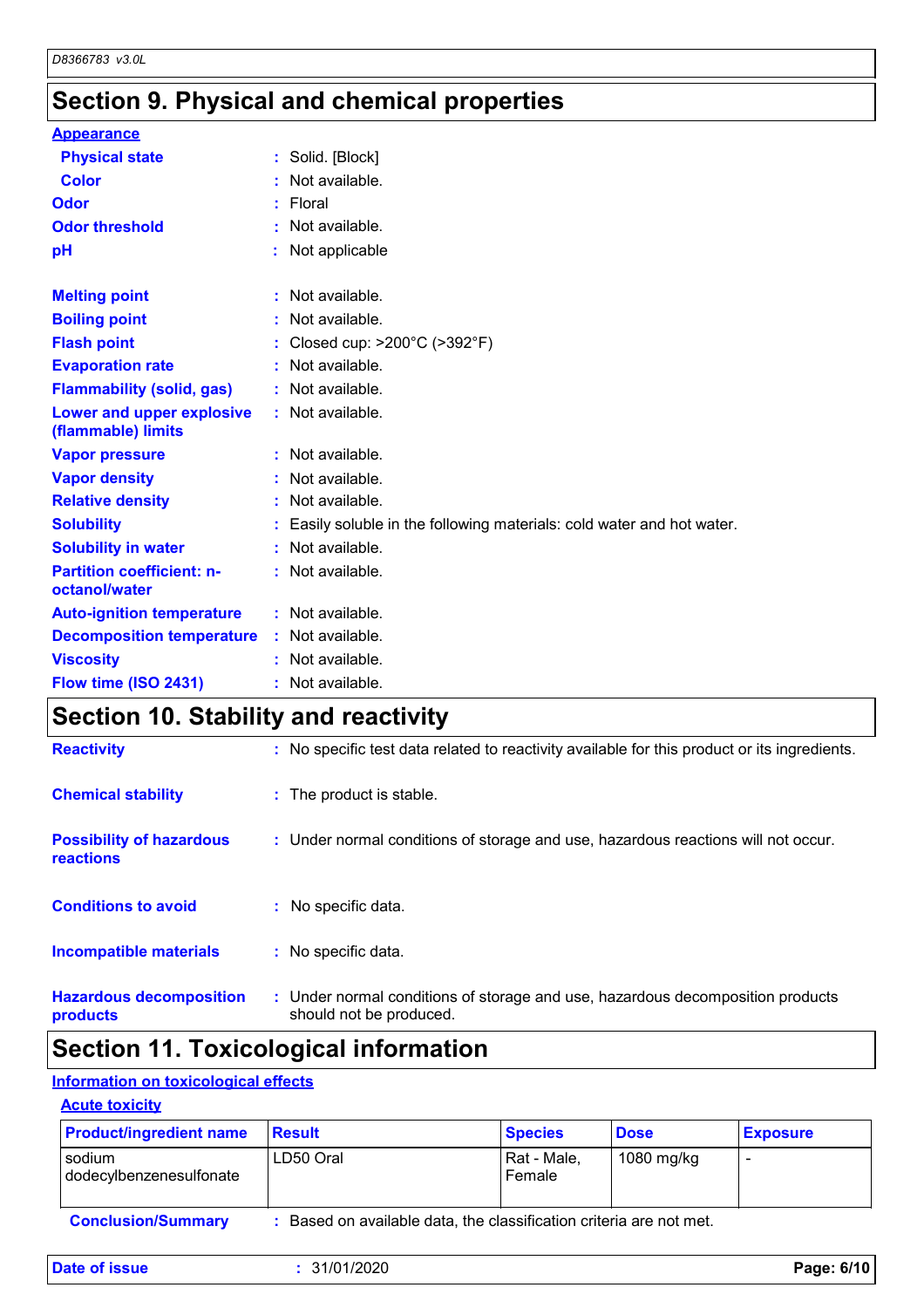### **Section 11. Toxicological information**

#### **Carcinogenicity** Not available. **Conclusion/Summary :** Based on available data, the classification criteria are not met. **Mutagenicity** Not available. **Conclusion/Summary :** Based on available data, the classification criteria are not met. **Teratogenicity** Not available. **Conclusion/Summary :** Based on available data, the classification criteria are not met. **Reproductive toxicity Conclusion/Summary :** Based on available data, the classification criteria are not met. Not available. **Irritation/Corrosion** sodium dodecylbenzenesulfonate Eyes - Severe irritant Rabbit - 24 hours 250 **Micrograms** Eyes - Severe irritant Rabbit - 1 Percent - 1 Percent - 1 Percent - 1 Percent - 1 Percent - 1 Percent - 1 Percent - 1 Percent - 1 Percent - 1 Percent - 1 Percent - 1 Percent - 1 Percent - 1 Percent - 1 Percent - 1 Percent Skin - Moderate irritant - Rabbit milligrams<br>72 hours Eyes - Visible necrosis  $\begin{array}{ccc} \text{Rabbit} & - & 72 \text{ hours} & 6 \text{ days} \end{array}$ **Product/ingredient name** Result **Result All Species Score Exposure Observation Conclusion/Summary Skin Example 3 :** Based on Calculation method: Causes skin irritation. **Eyes Exercise Exercise 1 Exercise 2 :** Based on Calculation method: Causes serious eye damage. **Respiratory <b>:** Based on available data, the classification criteria are not met. **Sensitization** Not available. **Conclusion/Summary Skin Example 20 :** Based on available data, the classification criteria are not met. **Respiratory :** Based on available data, the classification criteria are not met. **Species Information on the likely routes of exposure Specific target organ toxicity (single exposure) Specific target organ toxicity (repeated exposure)** Not available. Not available. **Aspiration hazard** Not available. **:** Not available. **Potential acute health effects**

| <b>Eye contact</b>  | : Causes serious eye damage.                                   |
|---------------------|----------------------------------------------------------------|
| <b>Inhalation</b>   | : No known significant effects or critical hazards.            |
| <b>Skin contact</b> | : Causes skin irritation. May cause an allergic skin reaction. |
| <b>Ingestion</b>    | : No known significant effects or critical hazards.            |

#### **Symptoms related to the physical, chemical and toxicological characteristics**

-

-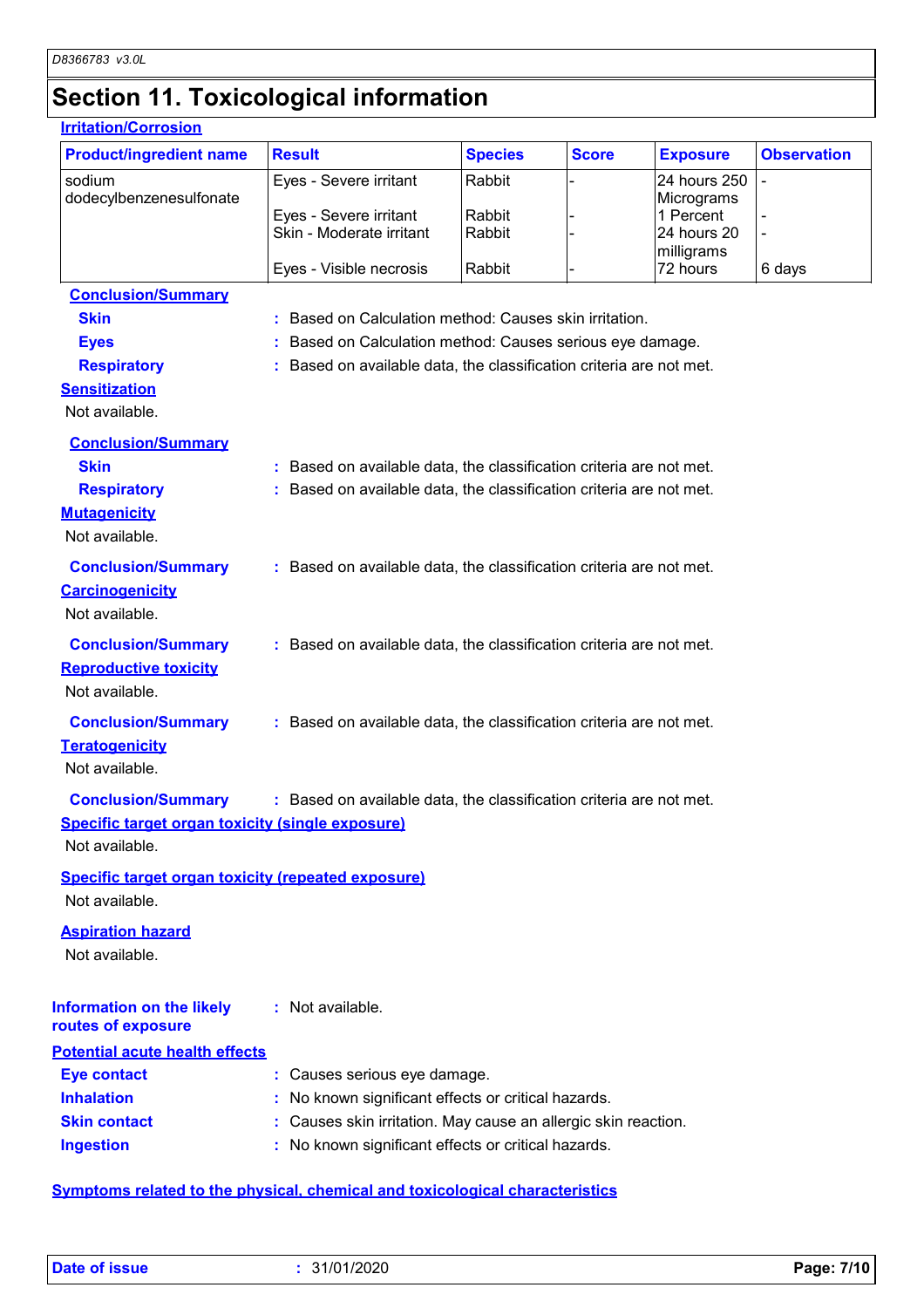### **Section 11. Toxicological information**

| <b>Eye contact</b>  | : Adverse symptoms may include the following:<br>pain<br>watering<br>redness                           |
|---------------------|--------------------------------------------------------------------------------------------------------|
| <b>Inhalation</b>   | : No specific data.                                                                                    |
| <b>Skin contact</b> | : Adverse symptoms may include the following:<br>pain or irritation<br>redness<br>blistering may occur |
| <b>Ingestion</b>    | : No specific data.                                                                                    |

#### Not available. **Conclusion/Summary :** Based on available data, the classification criteria are not met. **General :** No known significant effects or critical hazards. **Carcinogenicity :** No known significant effects or critical hazards. **Mutagenicity :** No known significant effects or critical hazards. **Teratogenicity :** No known significant effects or critical hazards. **Developmental effects :** No known significant effects or critical hazards. **Potential chronic health effects Delayed and immediate effects and also chronic effects from short and long term exposure Potential immediate effects :** Not available. **Short term exposure Potential delayed effects :** Not available. **Potential immediate effects :** Not available. **Long term exposure Potential delayed effects :** Not available.

**Fertility effects :** No known significant effects or critical hazards.

#### **Numerical measures of toxicity**

### Oral 3375 mg/kg **Route ATE value Acute toxicity estimates**

### **Section 12. Ecological information**

#### **Toxicity**

| <b>Product/ingredient name</b>    | <b>Result</b>                                                        | <b>Species</b>                                                                                      | <b>Exposure</b>      |
|-----------------------------------|----------------------------------------------------------------------|-----------------------------------------------------------------------------------------------------|----------------------|
| sodium<br>dodecylbenzenesulfonate | Acute EC50 29000 µg/l Fresh water                                    | Algae - Chlorella pyrenoidosa -<br>Exponential growth phase                                         | 96 hours             |
|                                   | Acute EC50 7.81 mg/l Fresh water                                     | Crustaceans - Ceriodaphnia<br>dubia - Neonate                                                       | 48 hours             |
|                                   | Acute EC50 5.88 ppm Fresh water<br>Acute IC50 112.4 mg/l Fresh water | Daphnia - Daphnia magna<br>Algae - Pseudokirchneriella<br>subcapitata - Exponential<br>growth phase | 48 hours<br>72 hours |
|                                   | Acute LC50 1.18 ppm Fresh water                                      | Fish - Lepomis macrochirus                                                                          | 96 hours             |

**Date of issue :** 31/01/2020 **Page: 8/10**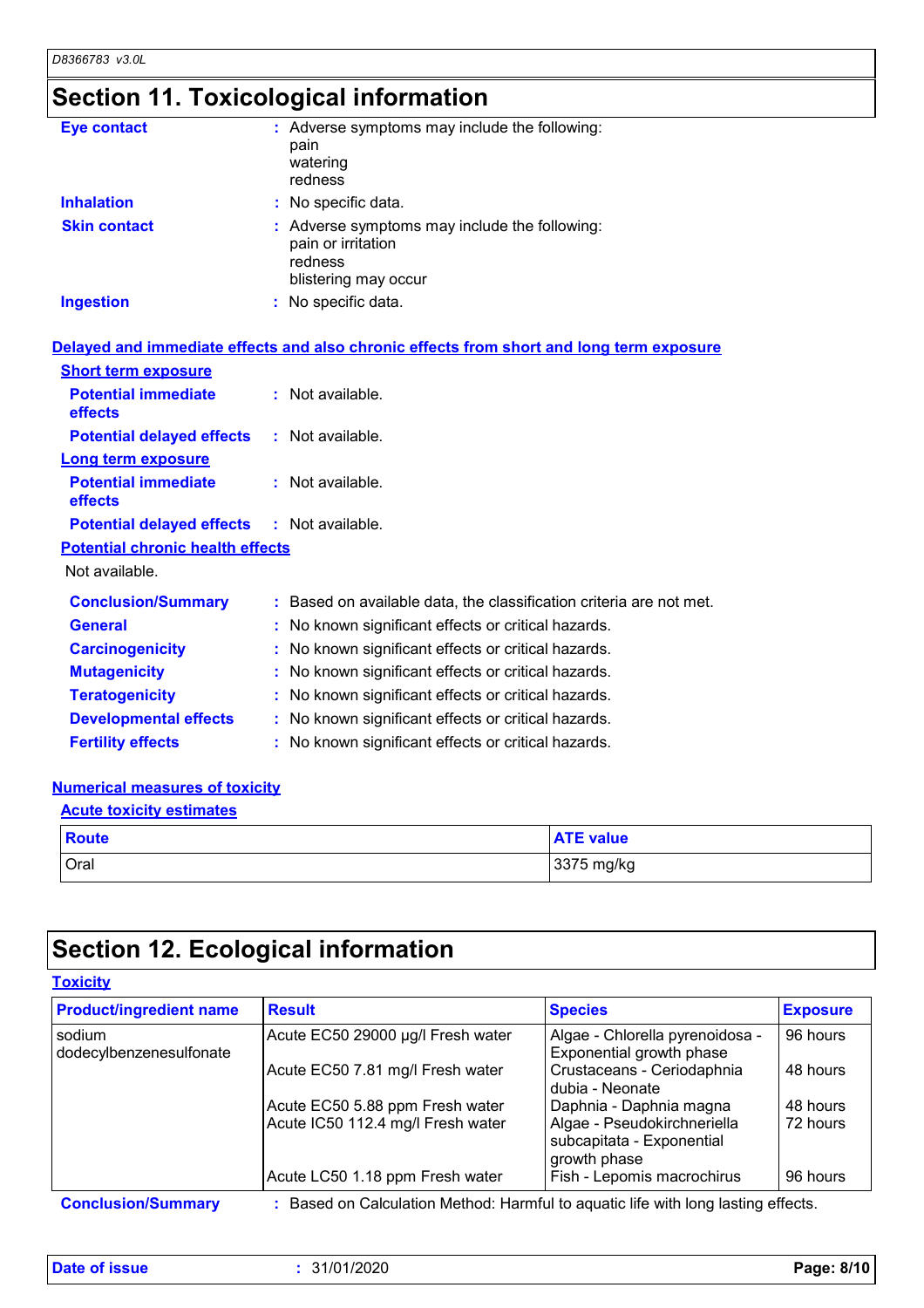### **Section 12. Ecological information**

#### **Persistence and degradability**

**Conclusion/Summary :** Based on available data, the classification criteria are not met.

#### **Bioaccumulative potential**

| <b>Product/ingredient name</b>    | $LogP_{ow}$ | <b>BCF</b> | <b>Potential</b> |
|-----------------------------------|-------------|------------|------------------|
| sodium<br>dodecylbenzenesulfonate | <b>1.96</b> |            | low              |

#### **Mobility in soil**

| <b>Soil/water partition</b> | : Not available. |
|-----------------------------|------------------|
| <b>coefficient (Koc)</b>    |                  |

**Other adverse effects** : No known significant effects or critical hazards.

### **Section 13. Disposal considerations**

| <b>Disposal methods</b> | : The generation of waste should be avoided or minimized wherever possible.<br>Disposal of this product, solutions and any by-products should at all times comply<br>with the requirements of environmental protection and waste disposal legislation<br>and any regional local authority requirements. Dispose of surplus and non-<br>recyclable products via a licensed waste disposal contractor. Waste should not be<br>disposed of untreated to the sewer unless fully compliant with the requirements of<br>all authorities with jurisdiction. Waste packaging should be recycled. Incineration or<br>landfill should only be considered when recycling is not feasible. This material and<br>its container must be disposed of in a safe way. Care should be taken when<br>handling emptied containers that have not been cleaned or rinsed out. Empty<br>containers or liners may retain some product residues. Avoid dispersal of spilled |
|-------------------------|----------------------------------------------------------------------------------------------------------------------------------------------------------------------------------------------------------------------------------------------------------------------------------------------------------------------------------------------------------------------------------------------------------------------------------------------------------------------------------------------------------------------------------------------------------------------------------------------------------------------------------------------------------------------------------------------------------------------------------------------------------------------------------------------------------------------------------------------------------------------------------------------------------------------------------------------------|
|                         | material and runoff and contact with soil, waterways, drains and sewers.                                                                                                                                                                                                                                                                                                                                                                                                                                                                                                                                                                                                                                                                                                                                                                                                                                                                           |

### **Section 14. Transport information**

|                                      | <b>ADG</b>               | <b>ADR/RID</b>           | <b>IMDG</b>    | <b>IATA</b>    |
|--------------------------------------|--------------------------|--------------------------|----------------|----------------|
| <b>UN number</b>                     | Not regulated.           | Not regulated.           | Not regulated. | Not regulated. |
| <b>UN proper</b><br>shipping name    |                          |                          |                |                |
| <b>Transport hazard</b><br>class(es) | -                        |                          |                |                |
| <b>Packing group</b>                 | $\overline{\phantom{a}}$ | $\overline{\phantom{0}}$ |                |                |
| <b>Environmental</b><br>hazards      | No.                      | No.                      | No.            | No.            |

**Special precautions for user** : Transport within user's premises: always transport in closed containers that are upright and secure. Ensure that persons transporting the product know what to do in the event of an accident or spillage.

**Transport in bulk according :** Not available. **to Annex II of MARPOL and the IBC Code**